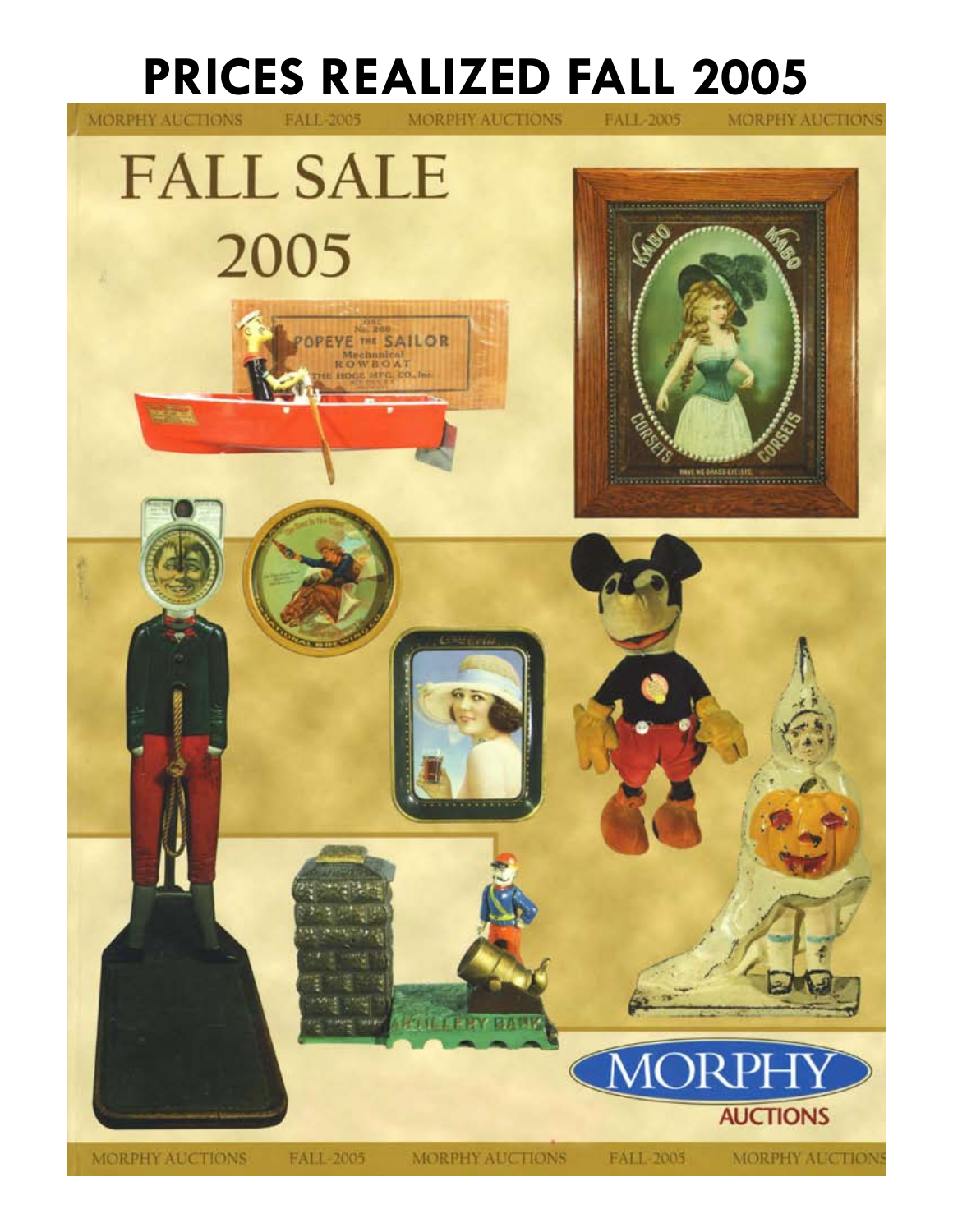## *PRICES REALIZED AT MORPHY AUCTIONS SEPTEMBER 1, 2, AND 3, 2005*

| 1        | \$560            | 71         | \$784          | 141        | \$224          | 211        | \$336            | 281        | \$616          | 351        | \$1,008        | 421        | \$252                  | 491        | \$1.792        | 564        | \$112          | 635        | \$112          | 767        | \$560            |
|----------|------------------|------------|----------------|------------|----------------|------------|------------------|------------|----------------|------------|----------------|------------|------------------------|------------|----------------|------------|----------------|------------|----------------|------------|------------------|
| 2        | \$196            | 72         | \$392          | 142        | \$56           | 212        | \$448            | 282        | \$672          | 352        | \$3,080        | 422        | \$3,080                | 492        | \$1,792        | 565        | \$252          | 636        | \$336          | 768        | \$196            |
| 3        | \$196            | 73         | \$560          | 143        | \$140          | 213        | \$448            | 283        | \$3,920        | 353        | \$616          | 423        | \$3,920                | 493        | \$448          | 566        | \$28           | 637        | \$168          | 769        | \$2,016          |
| 4        | \$896            | 74         | \$56           | 144        | \$112          | 214        | \$84             | 284        | \$392          | 354        | \$2,800        | 424        | \$252                  | 494        | \$224          | 567        | \$28           | 700        | \$84           | 770        | \$6,720          |
| 5        | \$672            | 75         | \$84           | 145        | \$560          | 215        | \$224            | 285        | \$392          | 355        | \$3,920        | 425        | \$560                  | 495        | \$308          | 568        | \$28           | 701        | \$140          | 771        | \$1,008          |
| 6        | \$280            | 76         | \$252          | 146        | \$28           | 216        | \$168            | 286        | \$2,800        | 356        | \$504          | 426        | \$504                  | 496        | \$252          | 569        | \$140          | 702        | \$952          | 772        | \$336            |
| 7        | \$336            | 77         | \$112          | 147        | \$1.064        | 217        | \$616            | 287        | \$448          | 357        | \$504          | 427        | \$168                  | 497        | \$5,600        | 570        | \$168          | 703        | \$1,120        | 773        | \$560            |
| 8        | \$280            | 78         | \$56           | 148        | \$140          | 218        | \$280            | 288        | \$896          | 358        | \$840          | 428        | \$896                  | 498        | \$47,600       | 572        | \$56           | 704        | \$448          | 774        | \$616            |
| 9        | \$336            | 79         | \$168          | 149        | \$112          | 219        | \$140            | 289        | \$952          | 359        | \$196          | 429        | \$672                  | 499        | \$336          | 573        | \$112          | 705        | \$224          | 775        | \$4,760          |
| 10       | \$28             | 80         | \$896          | 150        | \$168          | 220        | \$504            | 290        | \$280          | 360        | \$392          | 430        | \$952                  | 500        | \$28           | 574        | \$140          | 706        | \$504          | 776        | \$5,320          |
| 11       | \$28             | 81         | \$280          | 151        | \$140          | 221        | \$896            | 291        | \$252          | 361        | \$168          | 431        | \$3,640                | 501        | \$280          | 575        | \$84           | 707        | \$196          | 777        | \$2,520          |
| 12       | \$28             | 82         | \$616          | 152        | \$476          | 222        | \$224            | 292        | \$728          | 362        | \$224          | 432        | \$3,360                | 502        | \$448          | 576        | \$84           | 708        | \$140          | 778        | \$252            |
| 13       | \$308            | 83         | \$1,568        | 153        | \$392          | 223        | \$252            | 293        | \$672          | 363        | \$392          | 433        | \$5,600                | 503        | \$3,360        | 577        | \$168          | 709        | \$224          | 779        | \$672            |
| 14       | \$392            | 84         | \$168          | 154        | \$504          | 224        | \$560            | 294        | \$560          | 364        | \$1,456        | 434        | \$168                  | 504        | \$1,568        | 578        | \$28           | 710        | \$252          | 780        | \$112            |
| 15       | \$28             | 85         | \$224          | 155        | \$616          | 225        | \$560            | 295        | \$392          | 365        | \$336          | 435        | \$112                  | 505        | \$784          | 579        | \$56           | 711        | \$504          | 781        | \$168            |
| 16       | \$140            | 86         | \$728          | 156        | \$168          | 226        | \$280            | 296        | \$448          | 366        | \$112          | 436        | \$308                  | 506        | \$784          | 580        | \$140          | 712        | \$168          | 782        | \$224            |
| 17       | \$336            | 87         | \$504          | 157        | \$112          | 227        | \$448            | 297        | \$560          | 367        | \$56           | 437        | \$728                  | 507        | \$5,040        | 581        | \$84           | 713        | \$392          | 783        | \$448            |
| 18       | \$336<br>\$196   | 88         | \$168<br>\$168 | 158<br>159 | \$140<br>\$224 | 228<br>229 | \$448<br>\$336   | 298        | \$672<br>\$336 | 368        | \$224<br>\$168 | 438        | \$448<br>\$280         | 508        | \$504<br>\$280 | 582        | \$168<br>\$196 | 714<br>715 | \$140<br>\$504 | 784<br>785 | \$336<br>\$308   |
| 19<br>20 | \$168            | 89<br>90   | \$168          | 160        | \$252          | 230        | \$280            | 299<br>300 | \$1,008        | 369<br>370 | \$784          | 439<br>440 | \$224                  | 509<br>510 | \$448          | 583<br>584 | \$168          | 716        | \$196          | 786        | \$728            |
|          |                  |            |                |            |                |            | \$252            |            |                |            |                |            |                        |            |                |            |                |            |                |            |                  |
| 21<br>22 | \$28<br>\$252    | 91<br>92   | \$112<br>\$196 | 161<br>162 | \$840<br>\$448 | 231<br>232 | \$560            | 301<br>302 | \$560<br>\$840 | 371<br>372 | \$448<br>\$728 | 441<br>442 | \$560<br>\$224         | 511<br>512 | \$560<br>\$392 | 585<br>586 | \$112<br>\$168 | 717<br>718 | \$280<br>\$196 | 787<br>788 | \$952<br>\$392   |
| 23       | \$224            | 93         | \$140          | 163        | \$196          | 233        | \$728            | 303        | \$196          | 373        | \$336          | 443        | \$168                  | 513        | \$2,240        | 587        | \$84           | 719        | \$252          | 789        | \$392            |
| 24       | \$1,568          | 94         | \$448          | 164        | \$336          | 234        | \$224            | 304        | \$448          | 374        | \$1,680        | 444        | \$308                  | 514        | \$2,520        | 588        | \$112          | 720        | \$252          | 790        | \$672            |
| 25       | \$252            | 95         | \$280          | 165        | \$616          | 235        | \$448            | 305        | \$2,800        | 375        | \$784          | 445        | \$504                  | 515        | \$13,440       | 589        | \$28           | 721        | \$84           | 791        | \$336            |
| 26       | \$224            | 96         | \$392          | 166        | \$560          | 236        | \$196            | 306        | \$224          | 376        | \$3,360        | 446        | \$196                  | 516        | \$7,840        | 590        | \$28           | 722        | \$672          | 792        | \$896            |
| 27       | \$392            | 97         | \$196          | 167        | \$6,160        | 237        | \$336            | 307        | \$1,680        | 377        | \$112          | 447        | \$196                  | 517        | \$6,720        | 591        | \$56           | 723        | \$140          | 793        | \$196            |
| 28       | \$728            | 98         | \$140          | 168        | \$1,008        | 238        | \$168            | 308        | \$280          | 378        | \$168          | 448        | \$252                  | 518        | \$168          | 592        | \$28           | 724        | \$504          | 794        | \$280            |
| 29       | \$28             | 99         | \$252          | 169        | \$2.128        | 239        | \$504            | 309        | \$140          | 379        | \$56           | 449        | \$308                  | 519        | \$280          | 593        | \$28           | 725        | \$112          | 795        | \$336            |
| 30       | \$28             | 100        | \$728          | 170        | \$11,200       | 240        | \$2,240          | 310        | \$504          | 380        | \$448          | 450        | \$168                  | 520        | \$728          | 594        | \$56           | 726        | \$504          | 796        | \$1,344          |
| 31       | \$56             | 101        | \$448          | 171        | \$196          | 241        | \$112            | 311        | \$112          | 381        | \$252          | 451        | \$336                  | 521        | \$448          | 595        | \$28           | 727        | \$112          | 797        | \$1,680          |
| 32       | \$224            | 102        | \$252          | 172        | \$140          | 242        | \$504            | 312        | \$952          | 382        | \$392          | 452        | \$112                  | 522        | \$280          | 596        | \$28           | 728        | \$196          | 798        | \$392            |
| 33       | \$504            | 103        | \$224          | 173        | \$28           | 243        | \$896            | 313        | \$448          | 383        | \$448          | 453        | \$224                  | 523        | \$280          | 597        | \$112          | 729        | \$448          | 799        | \$448            |
| 34       | \$448            | 104        | \$560          | 174        | \$28           | 244        | \$336            | 314        | \$1,064        | 384        | \$504          | 454        | \$280                  | 524        | \$168          | 598        | \$28           | 730        | \$616          | 800        | \$252            |
| 35       | \$392            | 105        | \$196          | 175        | \$112          | 245        | \$84             | 315        | \$560          | 385        | \$56           | 455        | \$196                  | 525        | \$56           | 599        | \$28           | 731        | \$224          | 801        | \$728            |
| 36       | \$168            | 106        | \$392          | 176        | \$28           | 246        | \$784            | 316        | \$1,008        | 386        | \$56           | 456        | \$728                  | 526        | \$840          | 600        | \$56           | 732        | \$168          | 802        | \$280            |
| 37       | \$448            | 107        | \$84           | 177        | \$308          | 247        | \$952            | 317        | \$1,064        | 387        | \$308          | 457        | \$252                  | 527        | \$504          | 601        | \$84           | 733        | \$560          | 803        | \$560            |
| 38       | \$140            | 108        | \$840          | 178        | \$336          | 248        | \$252            | 318        | \$672          | 388        | \$56           | 458        | \$1,792                | 528        | \$224          | 602        | \$28           | 734        | \$504          | 804        | \$112            |
| 39       | \$28             | 109        | \$448          | 179        | \$308          | 249        | \$112            | 319        | \$168          | 389        | \$336          | 459        | \$1,792                | 529        | \$308          | 603        | \$28           | 735        | \$616          | 805        | \$56             |
| 40       | \$112            | 110        | \$224          | 180        | \$448          | 250        | \$1,120          | 320        | \$4,480        | 390        | \$252          | 460        | \$3,080                | 530        | \$616          | 604        | \$28           | 736        | \$616          | 806        | \$392            |
| 41       | \$448            | 111        | \$140          | 181        | \$392          | 251        | \$728            | 321        | \$1,456        | 391        | \$112          | 461        | \$560                  | 531        | \$672          | 605        | \$28           | 737        | \$336          | 807        | \$252            |
| 42       | \$336            | 112        | \$896          | 182        | \$252          | 252        | \$168            | 322        | \$168          | 392        | \$84           | 462        | \$840                  | 532        | \$952          | 606        | \$28           | 738        | \$616          | 808        | \$840            |
| 43       | \$448            | 113        | \$252          | 183        | \$196          | 253        | \$112            | 323        | \$672          | 393        | \$56           | 463        | \$4,480                | 533        | \$1,232        | 607        | \$28           | 739        | \$616          | 809        | \$252            |
| 44       | \$3,080          | 114        | \$336          | 184        | \$728          | 254        | \$196            | 324        | \$140          | 394        | \$252          | 464        | \$2,520                | 534        | \$2,240        | 608        | \$28           | 740        | \$448          | 810        | \$448            |
| 45       | \$168            | 115        | \$504          | 185        | \$1,232        | 255        | \$280            | 325        | \$252          | 395        | \$2,016        | 465        | \$560                  | 535        | \$4,760        | 609        | \$28           | 741        | \$308          | 811        | \$196            |
| 46       | \$140            | 116        | \$952          | 186        | \$1,232        | 256        | \$308            | 326        | \$2,128        | 396        | \$672          | 466        | \$728                  | 536        | \$952          | 610        | \$28           | 742        | \$896          | 812        | \$168            |
| 47       | \$392            | 117        | \$336          | 187        | \$308          | 257        | \$672            | 327        | \$392          | 397        | \$196          | 467        | \$672                  | 537        | \$28           | 611        | \$28           | 743        | \$952          | 813        | \$84             |
| 48       | \$1,120          | 118        | \$224          | 188        | \$224          | 258        | \$1,232          | 328        | \$392          | 398        | \$252          | 468        | \$560                  | 538        | \$28           | 612        | \$28           | 744        | \$896          | 814        | \$672            |
| 49       | \$952            | 119        | \$308          | 189        | \$168          | 259        | \$336            | 329        | \$448          | 399        | \$3,920        | 469        | \$784                  | 539        | \$224          | 613        | \$28           | 745        | \$448          | 815        | \$560            |
| 50       | \$168            | 120        | \$504          | 190        | \$56           | 260        | \$168            | 330        | \$560          | 400        | \$308          | 470        | \$336                  | 540        | \$28           | 614        | \$28           | 746        | \$952          | 816        | \$448            |
| 51       | \$616            | 121        | \$1,456        | 191        | \$504          | 261        | \$728            | 331        | \$140          | 401        | \$2,128        | 471        | \$252                  | 541        | \$84           | 615        | \$56           | 747        | \$336          | 817        | \$952            |
| 52       | \$392            | 122        | \$252          | 192        | \$448          | 262        | \$168            | 332        | \$392          | 402        | \$3,080        | 472        | \$392                  | 542        | \$168          | 616        | \$56           | 748        | \$112          | 818        | \$1,232          |
| 53       | \$56             | 123        | \$308          | 193        | \$504          | 263        | \$168            | 333        | \$252          | 403        | \$392          | 473        | \$168                  | 543        | \$196          | 617        | \$28           | 749        | \$112          | 819        | \$504            |
| 54       | \$560            | 124        | \$3,920        | 194        | \$952          | 264        | \$224            | 334        | \$308          | 404        | \$168          | 474        | \$392                  | 544        | \$392          | 618        | \$112          | 750        | \$280          | 820        | \$784            |
| 55<br>56 | \$196<br>\$1,232 | 125<br>126 | \$616<br>\$896 | 195<br>196 | \$448<br>\$280 | 265<br>266 | \$504<br>\$504   | 335<br>336 | \$448<br>\$308 | 405<br>406 | \$728<br>\$280 | 475<br>476 | \$84<br>\$224          | 545<br>546 | \$448<br>\$448 | 619<br>620 | \$308<br>\$140 | 751<br>752 | \$252<br>\$560 | 821<br>822 | \$336<br>\$1,904 |
|          | \$2,128          | 127        | \$504          | 197        | \$896          | 267        | \$112            | 337        | \$3,080        | 407        | \$672          | 477        | \$1,008                | 547        | \$168          | 621        | \$336          | 753        | \$392          | 823        | \$672            |
| 57<br>58 | \$280            | 128        | \$224          | 198        | \$3,360        | 268        | \$56             | 338        | \$168          | 408        | \$280          | 478        | \$784                  | 548        | \$252          | 622        | \$140          | 754        | \$504          | 824        | \$504            |
| 59       | \$392            | 129        | \$168          | 199        | \$280          | 269        | \$168            | 339        | \$84           | 409        | \$1,120        | 479        | \$504                  | 549        | \$196          | 623        | \$168          | 755        | \$840          | 825        | \$840            |
| 60       | \$308            | 130        | \$448          | 200        | \$560          | 270        | \$1,008          | 340        | \$672          | 410        | \$1,680        | 480        | \$672                  | 550        | \$140          | 624        | \$336          | 756        | \$616          | 826        | \$560            |
| 61       | \$392            | 131        | \$560          | 201        | \$4,760        | 271        | \$616            | 341        | \$84           | 411        | \$392          | 481        | \$616                  | 551        | \$112          | 625        | \$140          | 757        | \$448          | 827        | \$504            |
| 62       | \$168            | 132        | \$140          | 202        | \$896          |            | 272 \$1,120      | 342        | \$448          | 412        | \$224          | 482        | \$448                  | 552        | \$168          | 626        | \$224          | 758        | \$1,064        | 828        | \$308            |
| 63       | \$784            | 133        | \$168          | 203        | \$280          | 273        | \$504            | 343        | \$448          | 413        | \$280          | 483        | \$392                  | 553        | \$84           | 627        | \$896          | 759        | \$448          | 829        | \$1,232          |
| 64       | \$1,120          | 134        | \$168          | 204        | \$728          | 274        | \$308            | 344        | \$140          | 414        | \$224          | 484        | \$392                  | 554        | \$112          | 628        | \$1,680        | 760        | \$840          | 830        | \$2,016          |
| 65       | \$728            | 135        | \$196          | 205        | \$728          | 275        | \$84             | 345        | \$392          | 415        | \$168          |            | 485 \$1,456            | 555        | \$224          |            | 629 \$1,568    | 761        | \$448          | 831        | \$560            |
| 66       | \$140            | 136        | \$952          | 206        | \$672          | 276        | \$196            | 346        | \$336          | 416        | \$672          |            | 486 \$2,800            | 557        | \$28           | 630        | \$504          | 762        | \$1,792        | 832        | \$336            |
| 67       | \$112            | 137        | \$252          | 207        | \$140          | 277        | \$28             | 347        | \$560          | 417        | \$84           |            | 487 \$1,344            | 558        | \$28           | 631        | \$56           | 763        | \$616          | 833        | \$84             |
|          |                  |            |                |            |                |            |                  |            |                |            |                |            |                        |            |                |            |                |            |                |            |                  |
|          |                  |            |                |            |                |            |                  |            |                |            |                |            |                        |            |                |            |                |            |                |            |                  |
| 68<br>69 | \$252<br>\$392   | 138<br>139 | \$280<br>\$168 | 208<br>209 | \$616<br>\$112 | 278<br>279 | \$1,120<br>\$672 | 348<br>349 | \$252<br>\$672 | 418<br>419 | \$84<br>\$896  | 488        | \$1,232<br>489 \$1,232 | 559<br>560 | \$28<br>\$28   | 632<br>633 | \$56<br>\$168  | 764<br>765 | \$224<br>\$140 | 834<br>835 | \$448<br>\$560   |

*\* Prices include a 12% buyer's premium. No sales tax included.*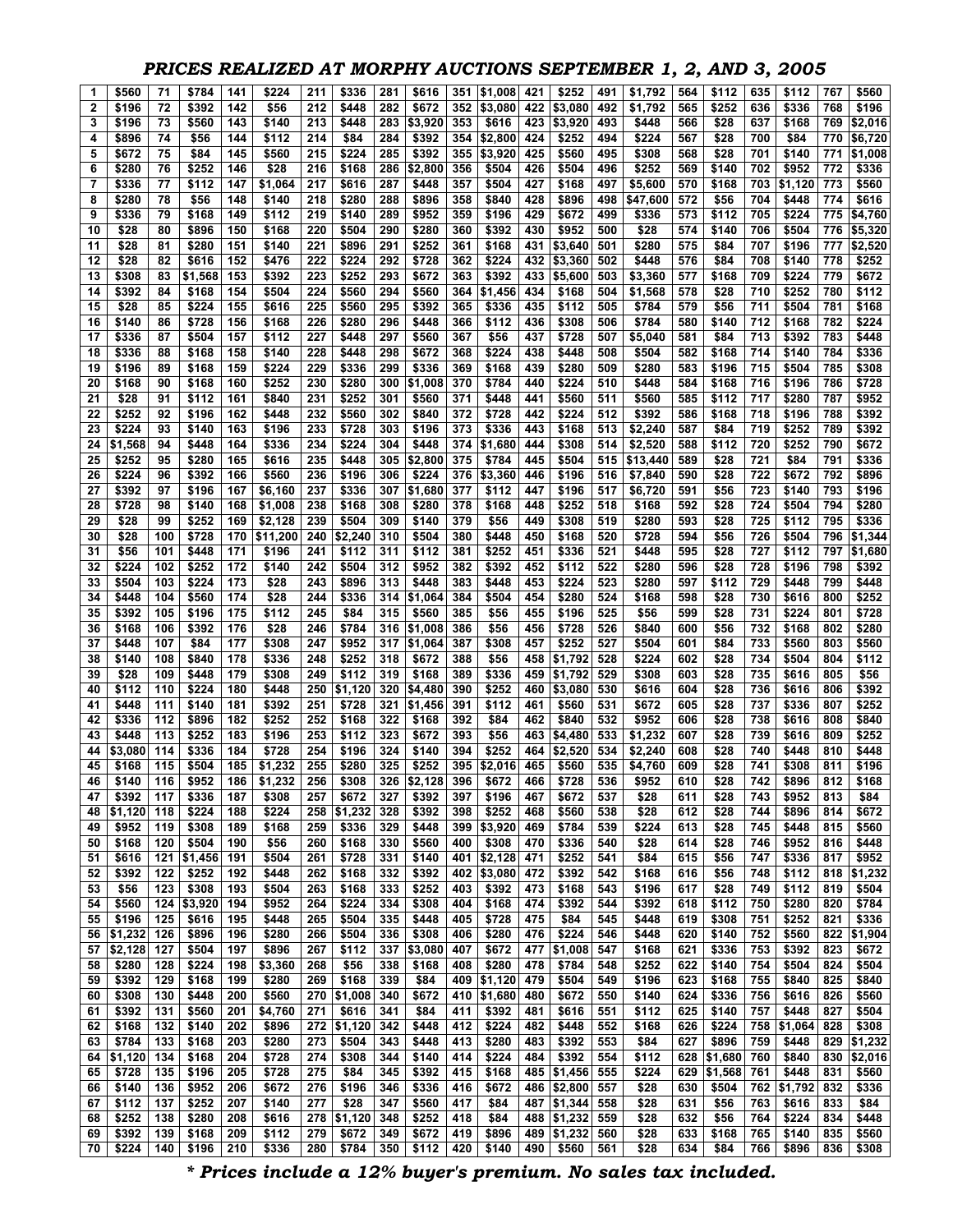## *PRICES REALIZED AT MORPHY AUCTIONS SEPTEMBER 1, 2, AND 3, 2005*

| 837        | \$112            | 907        | \$616            | 977          | \$336              | 1047         | \$448             | 1117         | \$28                            | 1188         | \$336          | 1258         | \$560          | 1328         | \$28                            | 1411         | \$3,080                        | 1481         | \$1,008             | 1552                | \$1,232            |
|------------|------------------|------------|------------------|--------------|--------------------|--------------|-------------------|--------------|---------------------------------|--------------|----------------|--------------|----------------|--------------|---------------------------------|--------------|--------------------------------|--------------|---------------------|---------------------|--------------------|
| 838        | \$560            | 908        | \$504            | 978          | \$672              | 1048         | \$952             | 1118         | \$1,232                         | 1189         | \$448          | 1259         | \$1,456        | 1329         | \$196                           |              | 1412 \$1,344                   | 1482         | \$6,160             | 1553                | \$392              |
| 839        | \$392            | 909        | \$616            | 979          | \$896              | 1049         | \$840             | 1119         | \$840                           | 1190         | \$168          | 1260         | \$224          | 1330         | \$252                           | 1413         | \$2,800                        | 1483         | \$1,064             | 1554                | \$1,904            |
| 840        | \$896            | 910        | \$140            | 980          | \$308              | 1050         | \$336             | 1120         | \$308                           | 1191         | \$84           | 1261         | \$196          | 1331         | \$28                            |              | 1414 \$8,960                   | 1484         | \$2,520             | 1555                | \$1,568            |
| 841        | \$1,456          | 911        | \$308            | 981          | \$2,240            | 1051         | \$616             | 1121         | \$448                           | 1192         | \$1,456        | 1262         | \$392          | 1332         | \$392                           |              | 1415 \$2,128                   | 1485         | \$672               | 1556                | \$7,280            |
| 842        | \$5,600          | 912        | \$196            | 982          | \$2,520            | 1052         | \$672             | 1122         | \$112                           | 1193         | \$672          | 1263         | \$280          | 1333         | \$560                           | 1416         | \$448                          | 1486         | \$2,800             | 1556A               | \$560              |
| 843        | \$392            | 913        | \$84             | 983          | \$10.640           | 1053         | \$504             | 1123         | \$168                           | 1194         | \$392          | 1264         | \$252          | 1334         | \$952                           | 1417         | \$1,064                        | 1487         | \$952               | 1557                | \$280              |
| 844        | \$896            | 914        | \$196            | 984          | \$1,904            | 1054         | \$952             | 1124         | \$336                           | 1195         | \$140          | 1265         | \$3,920        | 1335         | \$336                           | 1418         | \$392                          | 1488         | \$5,880             | 1558                | \$1,568            |
| 845<br>846 | \$392<br>\$1,568 | 915<br>916 | \$168<br>\$672   | 985<br>986   | \$1,064<br>\$308   | 1055<br>1056 | \$28<br>\$28      | 1125<br>1126 | \$168<br>\$28                   | 1196<br>1197 | \$112<br>\$112 | 1266<br>1267 | \$280<br>\$448 | 1336<br>1337 | \$392<br>\$392                  | 1419<br>1420 | \$1,680<br>\$616               | 1489<br>1490 | \$784<br>\$224      | 1559<br>1560        | \$3,920<br>\$2,800 |
| 847        | \$392            | 917        | \$1,008          | 987          | \$1,456            | 1057         | \$28              | 1127         | \$336                           | 1198         | \$56           | 1268         | \$616          | 1338         | \$728                           | 1421         | \$56                           | 1491         | \$560               | 1561                | \$1,568            |
| 848        | \$392            | 918        | \$280            | 988          | \$504              | 1058         | \$28              | 1128         | \$1,568                         | 1199         | \$112          | 1269         | \$448          | 1339         | \$896                           | 1422         | \$616                          | 1492         | \$4,200             | 1562                | \$1,680            |
| 849        | \$140            | 919        | \$616            | 989          | \$840              | 1059         | \$28              | 1129         | \$728                           | 1200         | \$140          | 1270         | \$616          | 1340         | \$336                           | 1423         | \$392                          | 1493         | \$6,160             | 1563                | \$1,120            |
| 850        | \$252            | 920        | \$252            | 990          | \$784              | 1060         | \$28              | 1130         | \$252                           | 1201         | \$784          | 1271         | \$560          | 1341         | \$616                           | 1424         | \$672                          | 1494         | \$3,360             | 1564                | \$1,456            |
| 851        | \$168            | 921        | \$448            | 991          | \$560              | 1061         | \$168             | 1131         | \$840                           | 1202         | \$448          | 1272         | \$672          | 1342         | \$392                           | 1425         | \$392                          | 1495         | \$840               | 1565                | \$560              |
| 852        | \$168            | 922        | \$616            | 992          | \$1,568            | 1062         | \$56              | 1132         | \$504                           | 1203         | \$168          | 1273         | \$560          | 1343         | \$280                           | 1426         | \$336                          | 1496         | \$3,080             | 1566                | \$4,760            |
| 853        | \$1,344          | 923        | \$672            | 993          | \$1,008            | 1063         | \$56              | 1133         | \$1,344                         | 1204         | \$56           | 1274         | \$616          | 1344         | \$168                           | 1427         | \$504                          | 1497         | \$1,904             | 1567                | \$560              |
| 854        | \$672            | 924        | \$784            | 994          | \$4,480            | 1064         | \$84              | 1134         | \$1,792                         | 1205         | \$560          | 1275         | \$616          | 1345         | \$168                           | 1428         | \$392                          | 1498         | \$2,240             | 1568                | \$560              |
| 855        | \$952            | 925        | \$616            | 995          | \$1,456            | 1065         | \$308             | 1135         | \$252                           | 1206         | \$196          | 1276         | \$448          | 1346         | \$336                           | 1429         | \$448                          | 1499         | \$1,904             | 1569                | \$1,456            |
| 856        | \$616            | 926        | \$504            | 996          | \$504              | 1066         | \$196             | 1136         | \$560                           | 1207         | \$448          | 1277         | \$140          | 1347         | \$84                            | 1430         | \$448                          | 1500         | \$28,000            | 1570                | \$392              |
| 857        | \$672            | 927        | \$252            | 997          | \$504              | 1067         | \$112             | 1137         | \$1,064                         | 1208         | \$392          | 1278         | \$224          | 1348         | \$140                           | 1431         | \$448                          | 1501         | \$448               | 1571                | \$392              |
| 858        | \$896            | 928        | \$84             | 998          | \$280              | 1068         | \$84              | 1138         | \$336                           | 1209         | \$560          | 1279         | \$56           | 1349         | \$336                           | 1432         | \$2,520                        | 1502         | \$448               | 1572                | \$56               |
| 859        | \$1,064          | 929        | \$168            | 999          | \$840              | 1069         | \$392             | 1139         | \$56                            | 1210         | \$280          | 1280         | \$504          | 1350         | \$784                           | 1433         | \$3,920                        | 1503         | \$840               | 1574                | \$4,480            |
| 860        | \$840            | 930        | \$168            | 1000         | \$3.080            | 1070         | \$84              | 1140         | \$140                           | 1211         | \$280          | 1281         | \$196          | 1351         | \$168                           | 1434         | \$6,160                        | 1504         | \$840               | 1575                | \$3,920            |
| 861        | \$840<br>\$616   | 931<br>932 | \$28<br>\$504    | 1001<br>1002 | \$7,840            | 1071<br>1072 | \$112<br>\$84     | 1141<br>1142 | \$840<br>\$168                  | 1212<br>1213 | \$84<br>\$896  | 1282<br>1283 | \$84<br>\$560  | 1352<br>1353 | \$280<br>\$252                  | 1435<br>1436 | \$280                          | 1505<br>1506 | \$2,520<br>\$2,520  | 1576<br>1577        | \$7,000<br>\$5,040 |
| 862<br>863 | \$616            | 933        | \$504            | 1003         | \$1,008<br>\$784   | 1073         | \$140             | 1143         | \$140                           | 1214         | \$448          | 1284         | \$280          | 1354         | \$504                           | 1437         | \$3,640<br>\$6,720             | 1507         | \$4,480             | 1578                | \$5,880            |
| 864        | \$504            | 934        | \$280            | 1004         | \$504              | 1074         | \$2,240           | 1144         | \$840                           | 1215         | \$28           | 1285         | \$140          | 1355         | \$168                           | 1438         | \$560                          | 1508         | \$3,360             | 1579                | \$308              |
| 865        | \$392            | 935        | \$616            | 1005         | \$728              | 1075         | \$112             | 1145         | \$1,064                         | 1216         | \$280          | 1286         | \$280          | 1356         | \$28                            | 1439         | \$280                          | 1509         | \$1,792             | 1580                | \$84               |
| 866        | \$392            | 936        | \$168            | 1006         | \$1,456            | 1076         | \$56              | 1146         | \$896                           | 1217         | \$140          | 1287         | \$336          | 1357         | \$168                           | 1440         | \$1,008                        | 1510         | \$448               | 1581                | \$952              |
| 867        | \$280            | 937        | \$84             | 1007         | \$840              | 1077         | \$224             | 1147         | \$56                            | 1218         | \$140          | 1288         | \$280          | 1358         | \$168                           | 1441         | \$252                          | 1511         | \$1,008             | 1582                | \$616              |
| 868        | \$140            | 938        | \$196            | 1008         | \$1,568            | 1078         | \$112             | 1148         | \$504                           | 1219         | \$196          | 1289         | \$392          | 1359         | \$504                           | 1442         | \$1,680                        | 1512         | \$560               | 1583                | \$224              |
| 869        | \$392            | 939        | \$196            | 1009         | \$1,344            | 1079         | \$308             | 1149         | \$448                           | 1220         | \$504          | 1290         | \$224          | 1360         | \$504                           | 1443         | \$392                          | 1513         | \$784               | 1584                | \$336              |
| 870        | \$448            | 940        | \$1,064          | 1010         | \$280              | 1080         | \$728             | 1150         | \$140                           | 1221         | \$728          | 1291         | \$28           | 1361         | \$308                           | 1444         | \$280                          | 1514         | \$392               | 1585                | \$560              |
| 871        | \$448            | 941        | \$728            | 1011         | \$308              | 1081         | \$1,344           | 1151         | \$308                           | 1222         | \$252          | 1292         | \$616          | 1362         | \$392                           | 1445         | \$3,080                        | 1515         | \$1,120             | 1586                | \$56               |
| 872        | \$140            | 942        | \$1,008          | 1012         | \$952              | 1082         | \$168             | 1152         | \$112                           | 1223         | \$3,920        | 1293         | \$224          | 1363         | \$840                           | 1446         | \$504                          | 1516         | \$168               | 1587                | \$112              |
| 873        | \$392            | 943        | \$1,344          | 1013         | \$672              | 1083         | \$112             | 1153         | \$28                            | 1224         | \$168          | 1294         | \$392          | 1364         | \$728                           | 1447         | \$2,800                        | 1517         | \$224               | 1588                | \$392              |
| 874        | \$616            | 944        | \$448            | 1014         | \$1,680            | 1084         | \$28              | 1154         | \$84                            | 1225         | \$224          | 1295         | \$112          | 1365         | \$28                            | 1448         | \$504                          | 1518         | \$1,232             | 1589                | \$196              |
| 875        | \$1,456          | 945        | \$308            | 1015         | \$392              | 1085         | \$336             | 1155         | \$140                           | 1226         | \$672          | 1296         | \$112          | 1366         | \$140                           | 1449         | \$112                          | 1519         | \$616               | 1590                | \$168              |
| 876        | \$672            | 946        | \$728            | 1016         | \$252              | 1086         | \$336             | 1156         | \$392                           | 1227         | \$280          | 1297         | \$336          | 1367         | \$280                           | 1450         | \$616                          | 1520         | \$280               | 1591                | \$168              |
| 877        | \$1,792<br>\$728 | 947        | \$252<br>\$1,232 | 1017         | \$1,064            | 1087         | \$168<br>\$672    | 1157         | \$140                           | 1228<br>1229 | \$308<br>\$168 | 1298<br>1299 | \$448<br>\$168 | 1368<br>1369 | \$112<br>\$392                  | 1451         | \$784<br>\$784                 | 1521         | \$2,240<br>\$5,040  | 1592<br>1593        | \$1,064<br>\$2,016 |
| 878<br>879 | \$336            | 948<br>949 | \$1,344          | 1018<br>1019 | \$2,016<br>\$1,568 | 1088<br>1089 | \$336             | 1158<br>1159 | \$168<br>\$84                   | 1230         | \$616          | 1300         | \$3,080        | 1370         | \$280                           | 1452<br>1453 | \$224                          | 1522<br>1523 | \$10,080            | 1594                | \$672              |
| 880        | \$504            | 950        | \$448            | 1020         | \$3,080            | 1090         | \$224             | 1160         | \$112                           | 1231         | \$1,456        | 1301         | \$392          | 1371         | \$896                           | 1454         | \$252                          | 1524         | \$2,800             | 1595                | \$1,456            |
| 881        | \$140            | 951        | \$616            | 1021         | \$336              | 1091         | \$168             | 1161         | \$196                           | 1232         | \$224          |              | 1302 \$5,040   | 1372         | \$252                           | 1455         | \$448                          | 1525         | \$2.240             | 1596                | \$112              |
| 882        | \$280            | 952        | \$616            |              | $1022$ \$1,456     |              | 1092 \$2,520 1163 |              | \$196                           |              | 1233 \$448     |              | 1303 \$448     | 1373         | \$336                           |              | 1456 \$1,344 1526              |              | \$392               | 1597                | \$504              |
| 883        | \$616            | 953        | \$896            | 1023         | \$896              | 1093         | \$56              | 1164         | \$840                           | 1234         | \$728          | 1304         | \$168          | 1374         | \$392                           | 1457         | \$336                          | 1527         | \$2,800             | 1598                | \$168              |
| 884        | \$616            | 954        | \$784            | 1024         | \$280              | 1094         | \$56              | 1165         | \$308                           |              | 1235 \$1,680   | 1305         | \$280          | 1375         | \$224                           |              | 1458 \$1,680                   | 1529         | \$1,120             | 1599                | \$168              |
| 885        | \$224            | 955        | \$784            | 1025         | \$196              | 1095         | \$224             | 1166         | \$504                           | 1236         | \$728          | 1306         | \$112          | 1376         | \$224                           |              | 1459 \$8,400                   | 1530         | \$2,800             | 1600                | \$196              |
| 886        | \$1,232          | 956        | \$252            | 1026         | \$1,008            | 1096         | \$56              | 1167         | \$252                           | 1237         | \$448          | 1307         | \$504          | 1377         | \$336                           |              | 1460 \$4,760                   | 1531         | \$1,232             | 1601                | \$84               |
| 887        | \$252            | 957        | \$392            | 1027         | \$1,232            | 1097         | \$252             | 1168         | \$392                           | 1238         | \$196          | 1308         | \$504          | 1378         | \$784                           |              | 1461 \$1,344                   | 1532         | \$1,064             | 1602                | \$196              |
| 888        | \$504            | 958        | \$336            | 1028         | \$392              | 1098         | \$784             | 1169         | \$168                           | 1239         | \$336          | 1309         | \$224          | 1379         | \$280                           |              | 1462 \$1,792                   | 1533         | \$4,480             | 1603                | \$280              |
| 889        | \$896            | 959        | \$168            | 1029         | \$168              | 1099         | \$112             | 1170         | \$168                           | 1240         | \$252          | 1310         | \$448          | 1380         | \$392                           | 1463         | \$784                          | 1534         | \$896               | 1604                | \$448              |
| 890        | \$1,680          | 960        | \$168            | 1030         | \$1,120            | 1100         | \$336             | 1171         | \$196                           | 1241         | \$728          | 1311         | \$168          | 1381         | \$392                           | 1464         | \$392                          | 1535         | \$3,080             | 1605                | \$224              |
| 891        | \$896            | 961        | \$560            | 1031         | \$448              | 1101         | \$392             | 1172         | \$308                           | 1242         | \$560          | 1312         | \$112          | 1382         | \$672                           | 1465         | \$168                          | 1536         | \$728               | 1606                | \$448              |
| 892        | \$392<br>\$728   | 962<br>963 | \$672            | 1032         | \$952<br>\$728     | 1102<br>1103 | \$56<br>\$84      | 1173<br>1174 | \$56<br>\$280                   | 1243<br>1244 | \$168<br>\$392 | 1313<br>1314 | \$84           | 1383         | \$952                           |              | 1466 \$1,344                   | 1537<br>1538 | \$1,064             | 1607                | \$504<br>\$616     |
| 893<br>894 | \$504            | 964        | \$1,008<br>\$616 | 1033<br>1034 | \$560              | 1104         | \$56              | 1175         | \$168                           | 1245         | \$392          | 1315         | \$672<br>\$560 | 1384<br>1385 | \$112<br>\$140                  | 1467<br>1468 | \$1,904<br>\$308               | 1539         | \$1,344<br>\$13,440 | 1608<br>1609        | \$840              |
| 895        | \$1,568          | 965        | \$504            | 1035         | \$952              | 1105         | \$28              | 1176         | \$840                           | 1246         | \$504          | 1316         | \$280          | 1386         | \$84                            | 1469         | \$672                          | 1540         | \$4,480             | 1610                | \$504              |
| 896        | \$560            | 966        | \$336            | 1036         | \$1,792            | 1106         | \$140             | 1177         | \$252                           | 1247         | \$196          | 1317         | \$336          | 1400         | \$616                           | 1470         | \$308                          | 1541         | \$3,920             |                     | 1611 \$1,904       |
| 897        | \$168            | 967        | \$392            | 1037         | \$560              | 1107         | \$280             | 1178         | \$448                           | 1248         | \$840          | 1318         | \$3,080        | 1401         | \$2,800 1471                    |              | \$392                          | 1542         | \$672               | 1612                | \$168              |
| 898        | \$840            | 968        | \$56             | 1038         | \$4,760            | 1108         | \$392             | 1179         | \$280                           | 1249         | \$616          | 1319         | \$448          | 1402         | \$840                           | 1472         | \$560                          | 1543         | \$1,008             | 1613                | \$140              |
| 899        | \$1,232          | 969        | \$448            | 1039         | \$616              | 1109         | \$3,920           | 1180         | \$504                           | 1250         | \$616          | 1320         | \$616          | 1403         | \$1,064                         |              | 1473 \$1,232                   | 1544         | \$10,640            | 1614                | \$140              |
| 900        | \$448            | 970        | \$252            | 1040         | \$336              | 1110         | \$336             | 1181         | \$280                           | 1251         | \$672          | 1321         | \$252          | 1404         | \$168                           |              | 1474 \$1,120                   | 1545         | \$2,800             | 1615                | \$224              |
| 901        | \$448            | 971        | \$308            | 1041         | \$280              | 1111         | \$28              | 1182         | \$784                           | 1252         | \$336          | 1322         | \$224          |              | 1405   \$2,016   1475   \$1,792 |              |                                | 1546         | \$3,920             | 1616                | \$224              |
| 902        | \$308            | 972        | \$196            | 1042         | \$1,120            | 1112         | \$84              | 1183         | \$1,064                         | 1253         | \$224          | 1323         | \$280          |              | 1406 \$2,520 1476               |              | \$448                          | 1547         | \$784               | 1617                | \$112              |
| 903        | \$448            | 973        | \$504            | 1043         | \$560              | 1113         | \$112             | 1184         | \$280                           | 1254         | \$336          | 1324         | \$168          |              | 1407 \$2,128                    | 1477         | \$252                          | 1548         | \$3,920             | 1618                | \$2,520            |
| 904        | \$196            | 974        | \$336            | 1044         | \$896              |              | 1114 \$1,120 1185 |              | \$336                           | 1255         | \$336          | 1325         | \$196          |              | 1408 \$1,344                    | 1478         | \$392                          | 1549         | \$2,800             | 1619                | \$252              |
| 905        | \$2,016          | 975        | \$196            | 1045         | \$672              |              | 1115 \$1,232      | 1186         | \$196                           |              | 1256 \$1,120   | 1326         | \$196          |              | 1409 \$1,008                    |              | 1479 \$8,960                   | 1550         | \$2,800             | 1620                | \$308              |
| 906        | \$504            | 976        | \$1,064          | 1046         | \$560              | 1116         | \$168             |              | 1187   \$1,344   1257   \$1,344 |              |                | 1327         | \$560          |              |                                 |              | 1410 \$1,680 1480 \$6,720 1551 |              | \$2,520             | $\frac{1621}{1621}$ | \$56               |

*\* Prices include a 12% buyer's premium. No sales tax included.*